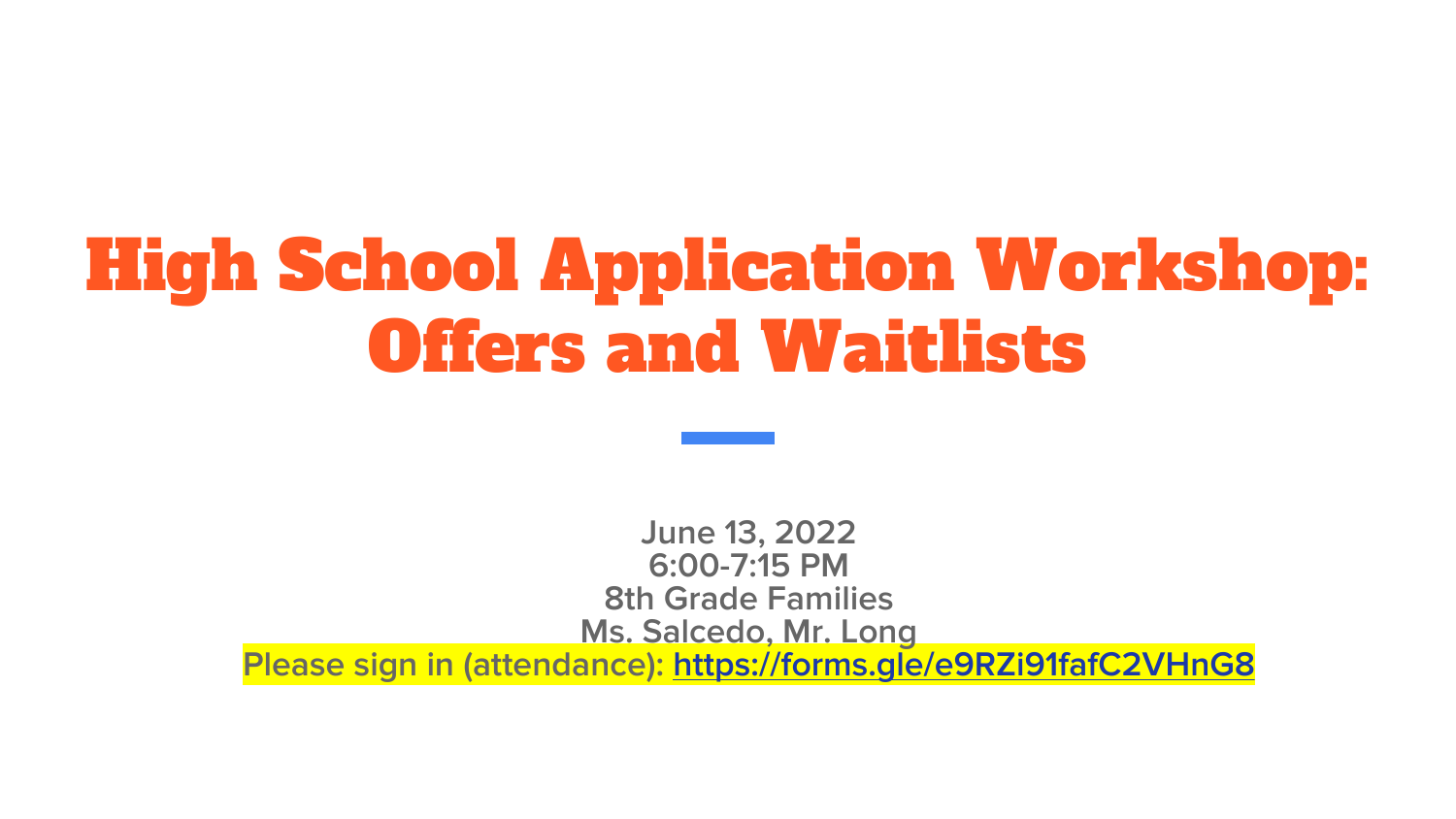# High School Offer Result Letters

- **SHSAT Results were released April 12th**
- **HS and LaGuardia results released Wednesday, June 8th**
- HS offer letters include:
	- SHSAT results (repeated/same information as original letter) if applicable
	- Current HS results and LaGuardia results (if applicable)
	- Waitlist info and screened programs info about criteria as it relates to your child
	- Response section (if applicable)
- *Accessing your child's results/offer letters on your MySchools account requires remembering your previously used login information. The school does not have access to your password as it was created by you and not the school. If you do not remember your password, you will need to follow the "forgot password" prompts to reset it and regain access to your account.*
- This will be your child's placement for September, unless there are changes due to:
	- Promotion (summer school)
	- Discovery Program
	- Waitlist placement(s)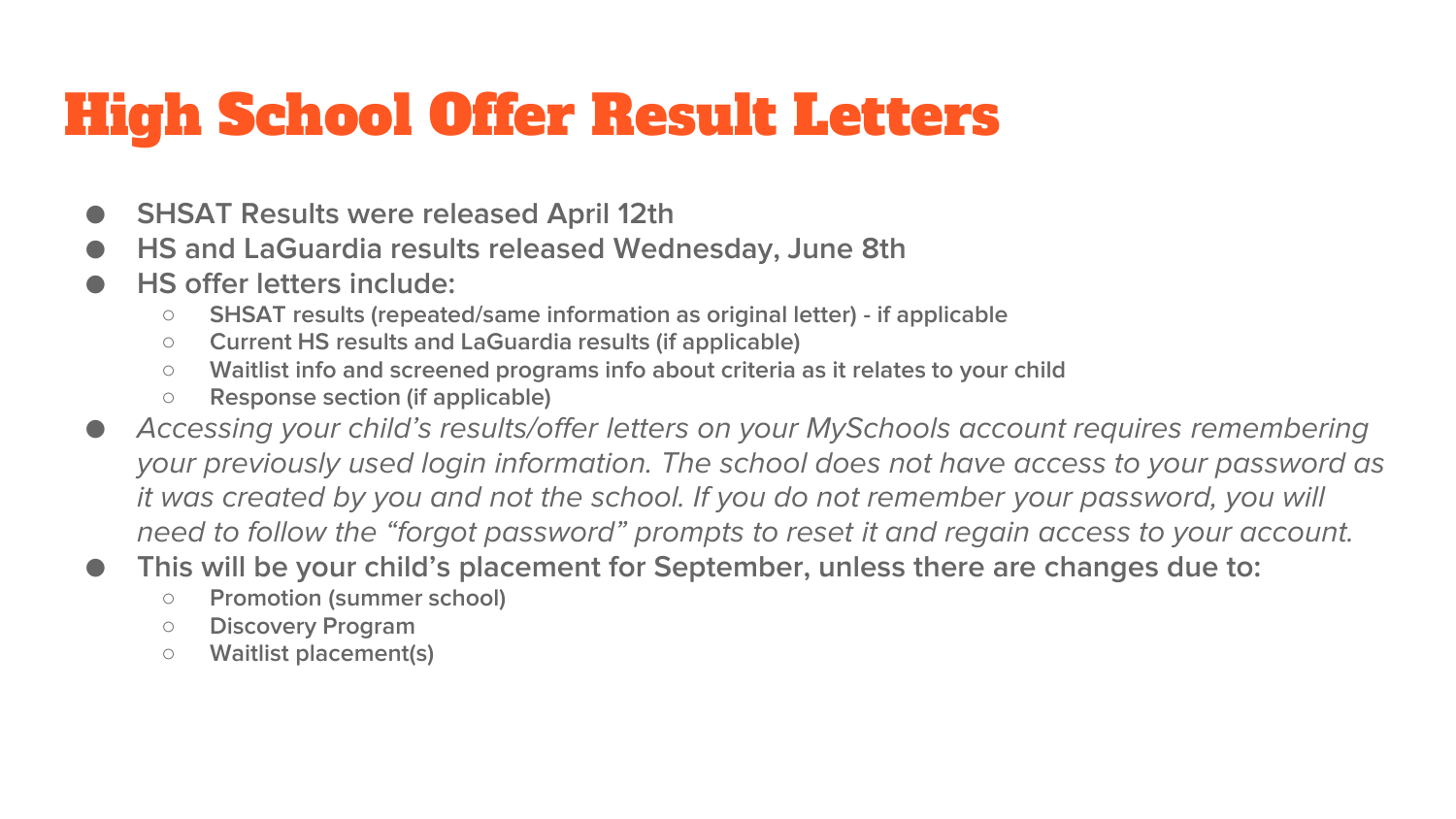# Possible Scenarios (examples to follow)

Scenario 1 - student gets ONE offer

Scenario 2 - student ONLY gets specialized offer

Scenario 3 - student gets multiple offers, from HS application AND Specialized HS offer(s)

Scenario 4 - student gets NO offers from HS application or Specialized HS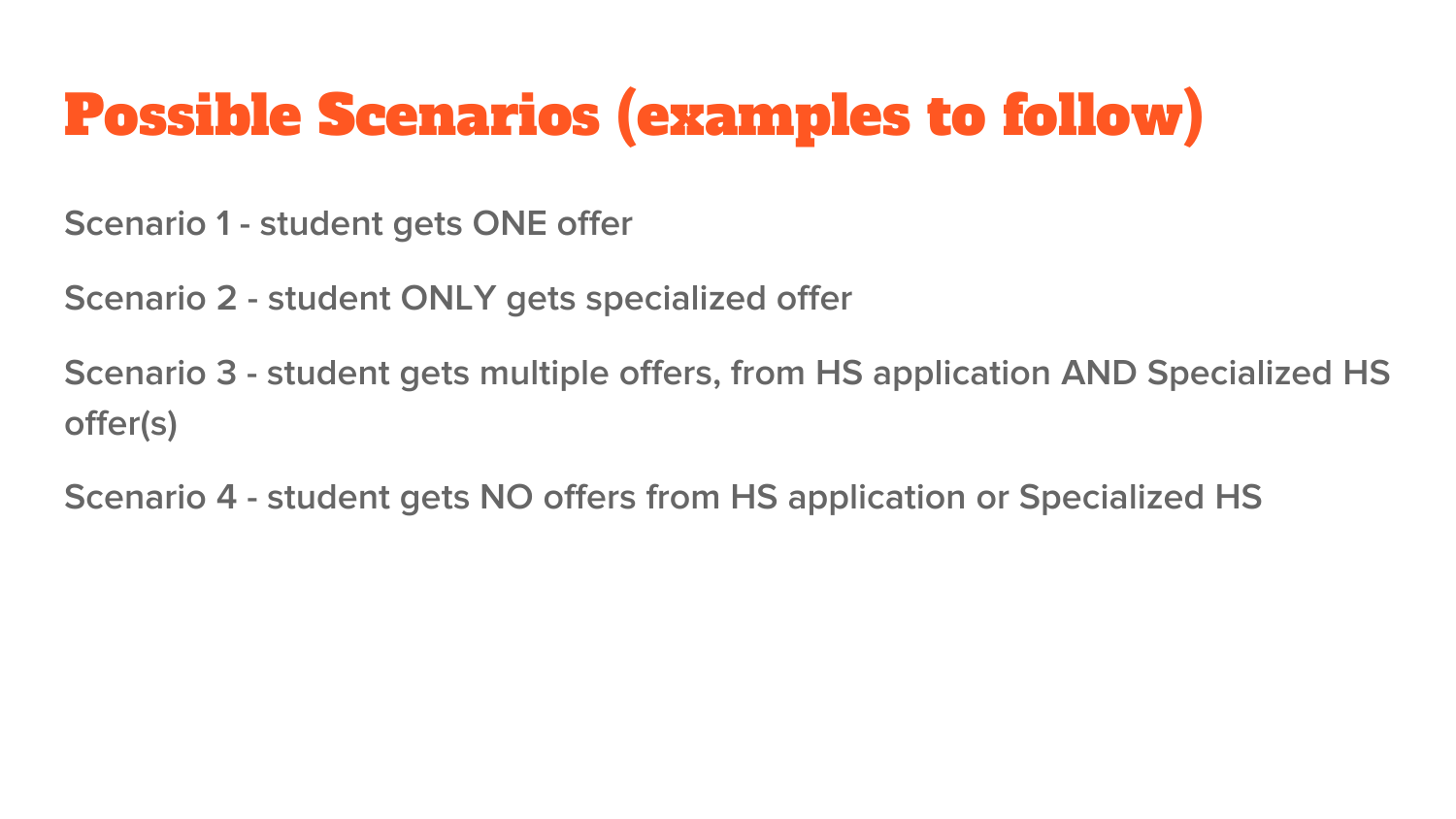# Scenario 1 - ONE Offer

- Students who get an offer to a program on their application, and no offers to any specialized HS
	- Their offer will DEFAULT to accept
	- No next steps required (unless choosing to participate in waitlist process)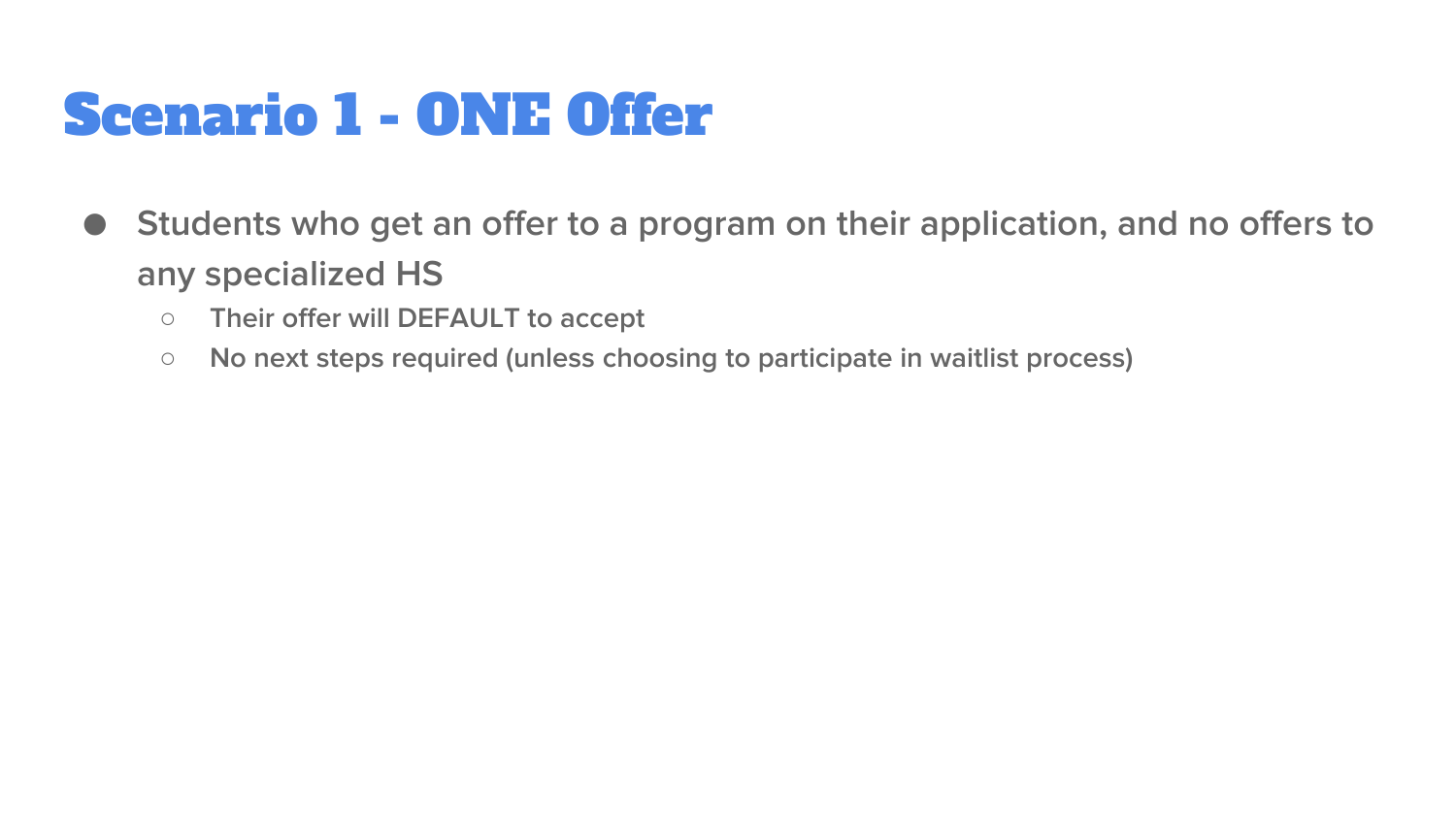# Scenario 2 - Specialized Offer ONLY

- Students who get an offer to a specialized HS, and NO offer to any other programs on their application
	- Generally a small percentage
	- Their offer will DEFAULT to accept
	- No next steps required (unless choosing to participate in waitlist process)
		- There is no waitlist for the specialized high schools
		- The waitlist process is for programs available through the high school application process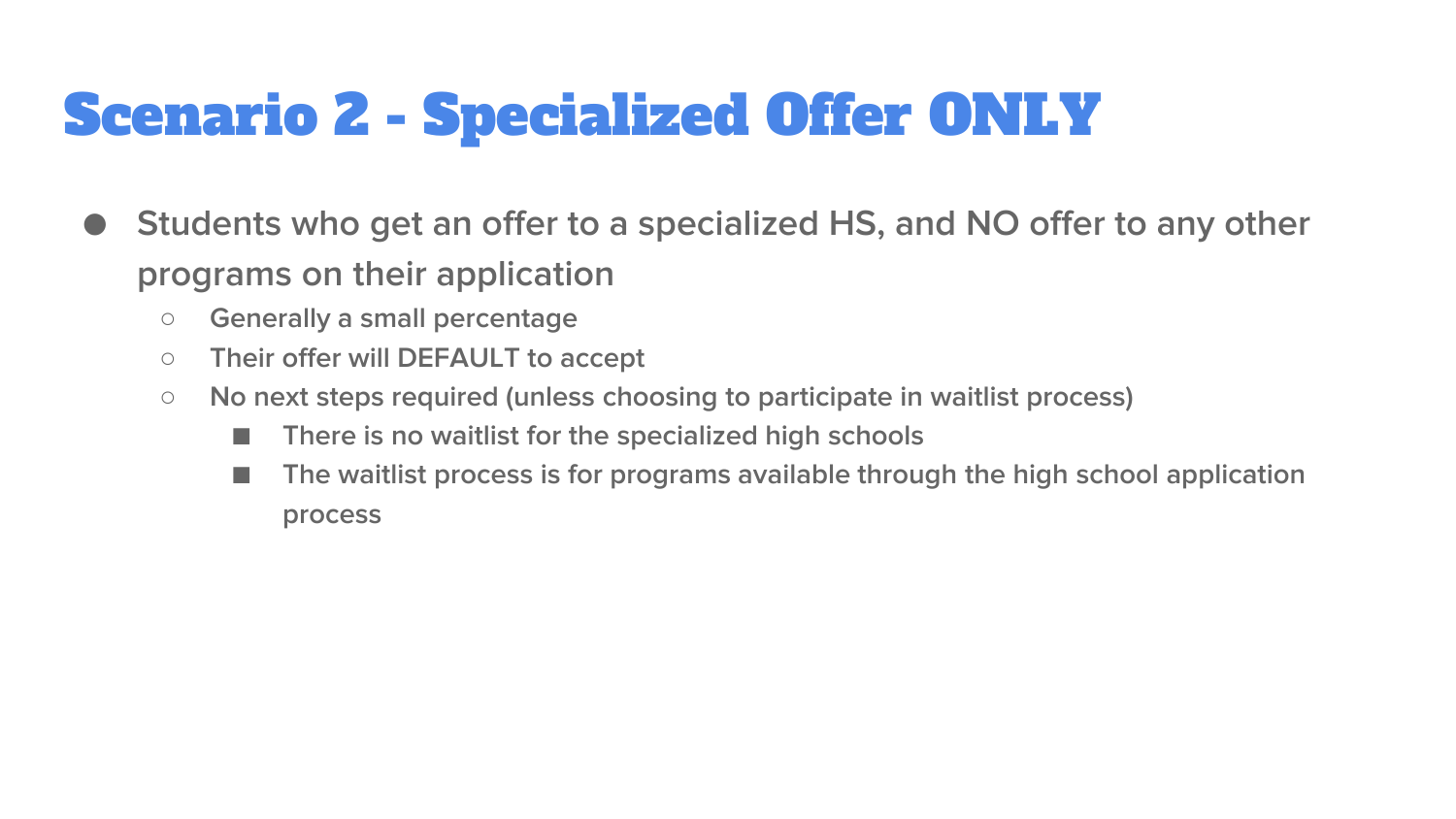#### Scenario 3 - MULTIPLE Offers

- Students who get an offer to a program on their application AND offer(s) from specialized HS (testing schools and/or LaGuardia)
	- There is NO default offer **ACTION IS REQUIRED**
		- Must choose one selection by **Friday, JUNE 24** and can do this via MySchools ([www.MySchools.nyc](http://www.myschools.nyc))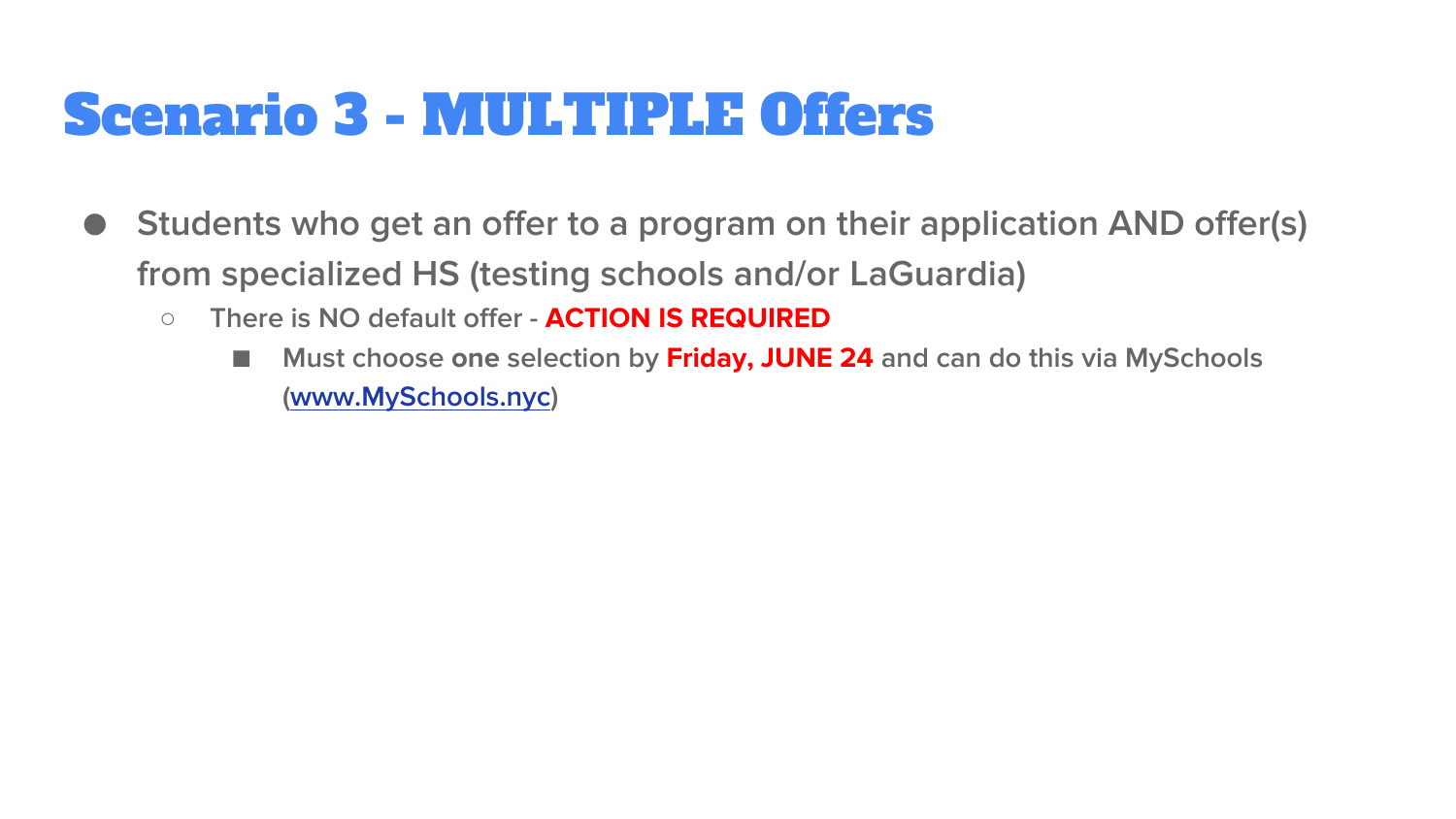# Scenario 4 - NO Offers from Applications

- Students who get no offers to any programs from their application **and** get no offer to specialized HS
	- Office of student enrollment finds a school that was not on the student's application
		- Zoned program (if applicable), or
		- A school that is close to home (up to 75 min commute) and has availability
	- This offer DEFAULTS to accept
	- No next steps required (unless choosing to participate in waitlist process)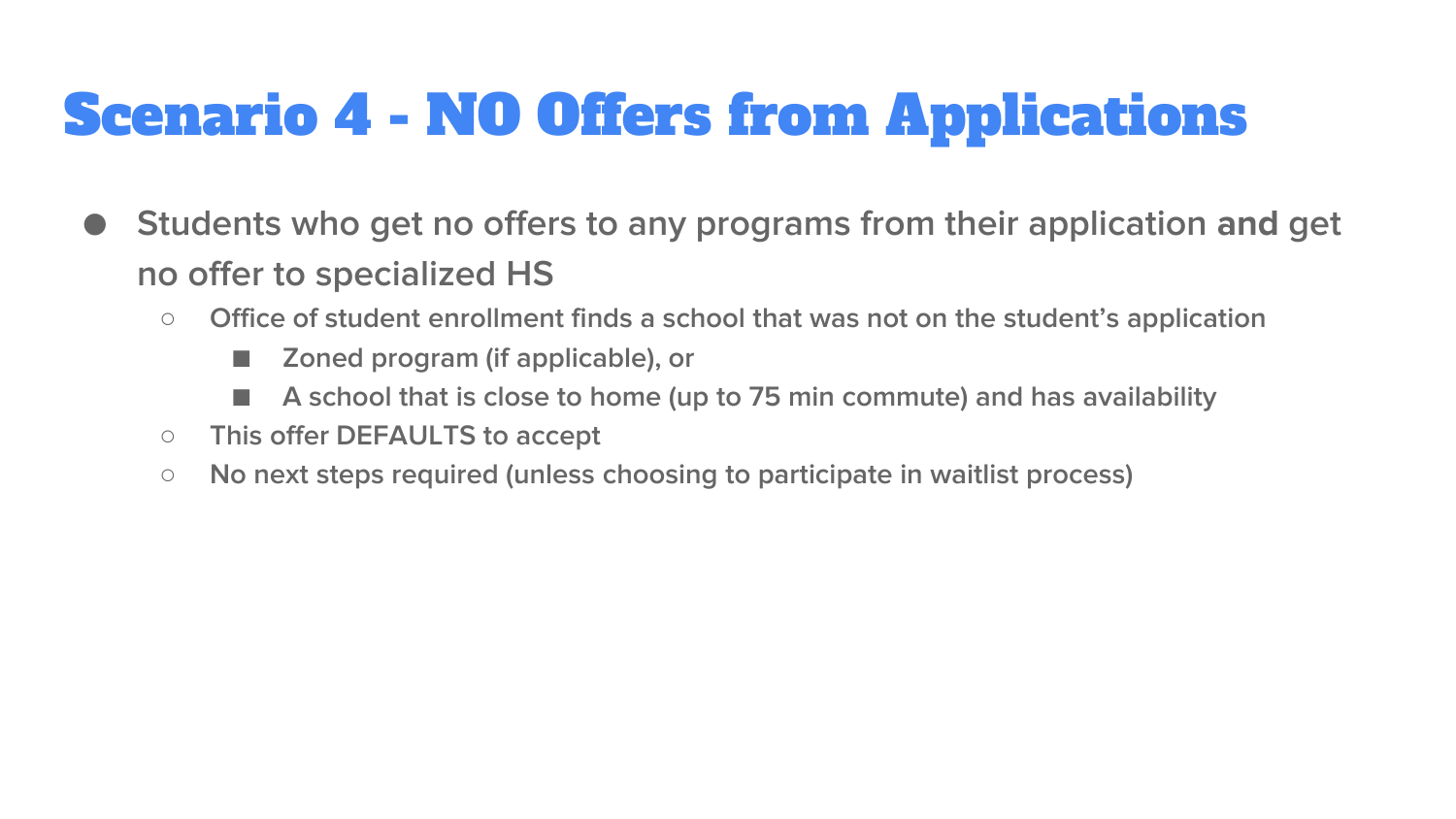# Summary & Response Deadline of 6/24

- If you are in a scenario that your offer is defaulted and you are not participating in waitlist process, NO RESPONSE is required and this deadline is not applicable to you
- If you are in a scenario where your offer is NOT defaulted, you must make a selection between your offers NO LATER THAN FRIDAY, JUNE 24th.
- If you are choosing to participate in the waitlist process, your current offer remains until/if you accept a waitlist offer (which will then replace your current offer).
- If you are **OPTING OUT**, you must fill out the opt out section on your offer letter and return to your designated counselor NO LATER THAN FRIDAY, JUNE 24th.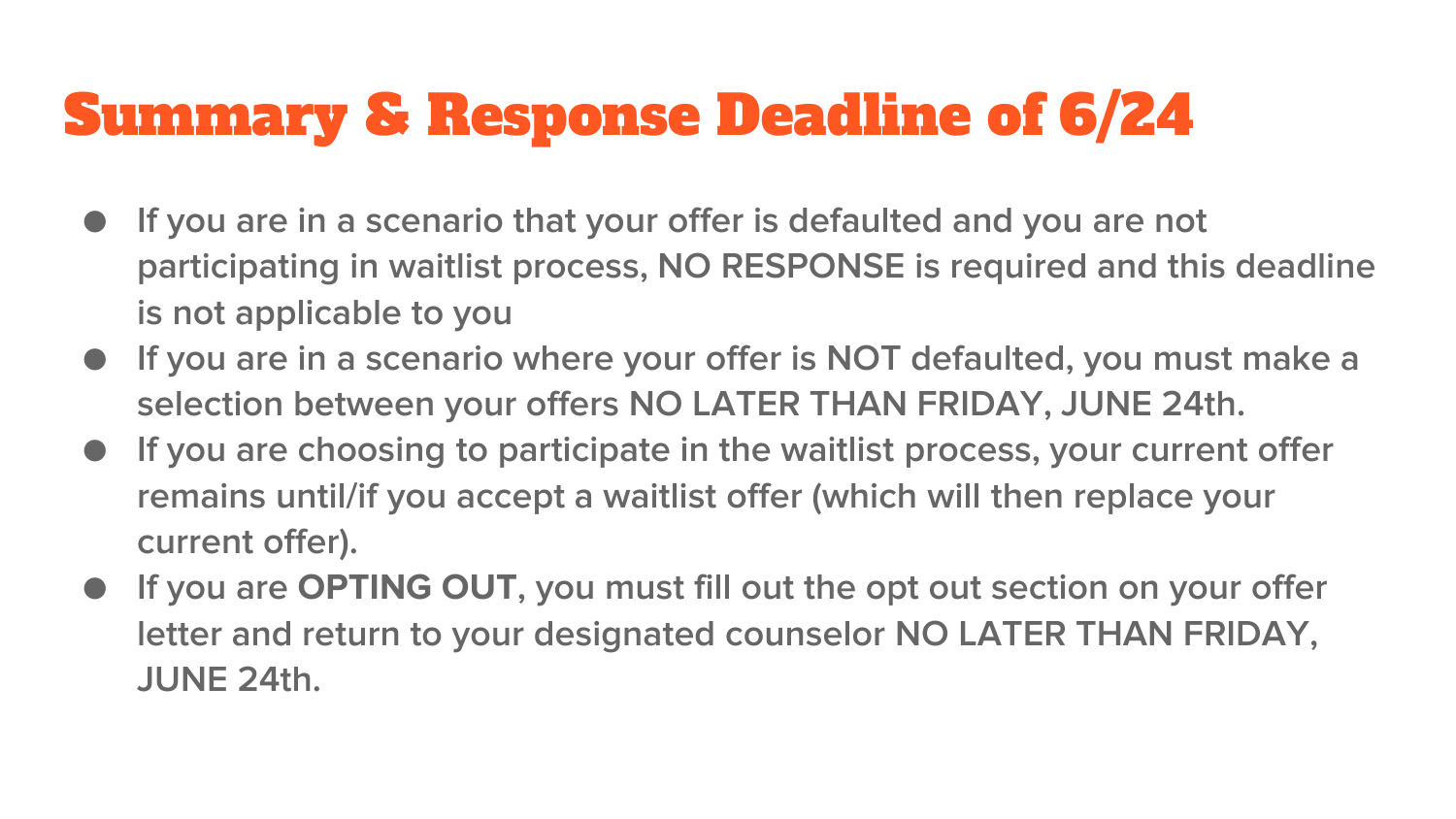# Opting Out FYI's

- Opting out is **NOT** for those who are unhappy with their placement. Those who are not happy with their placement have the option to participate in the waitlist process.
- Opting out is FORFEITING your HS offer/seat (*you cannot get it back)* and is ONLY for those who have received and accepted an offer in a non-public school (i.e. private, catholic, charter, moving away from NYC)
- Again, deadline is FRIDAY, JUNE 24th to fill out the opt-out section on the offer letter and return to your designated counselor.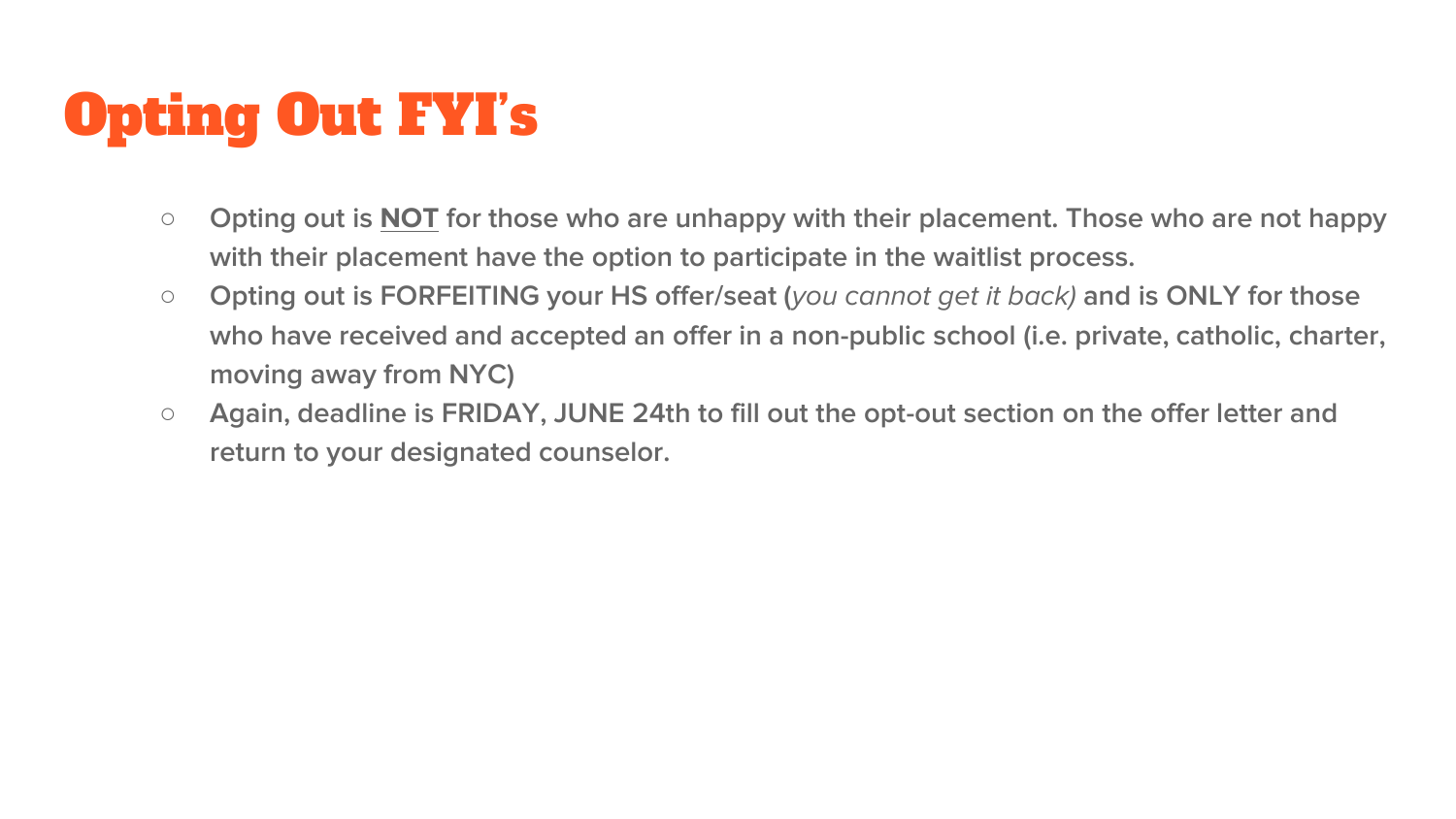# Discovery Program FYI's

- If you're child was accepted to and is participating in the Discovery Program, the 6/24 deadline is **NOT** applicable to them.
- Students participating in the Discovery Program over the summer must first complete the program successfully before making their offer selection between their *regular HS offer and the Specialized offer*. They will make their selection upon completion of the summer program.
- This is ONLY for students who were eligible, applied to, and got into the Discovery program. Discovery Program selections have already been made and the deadline for eligible students has already passed.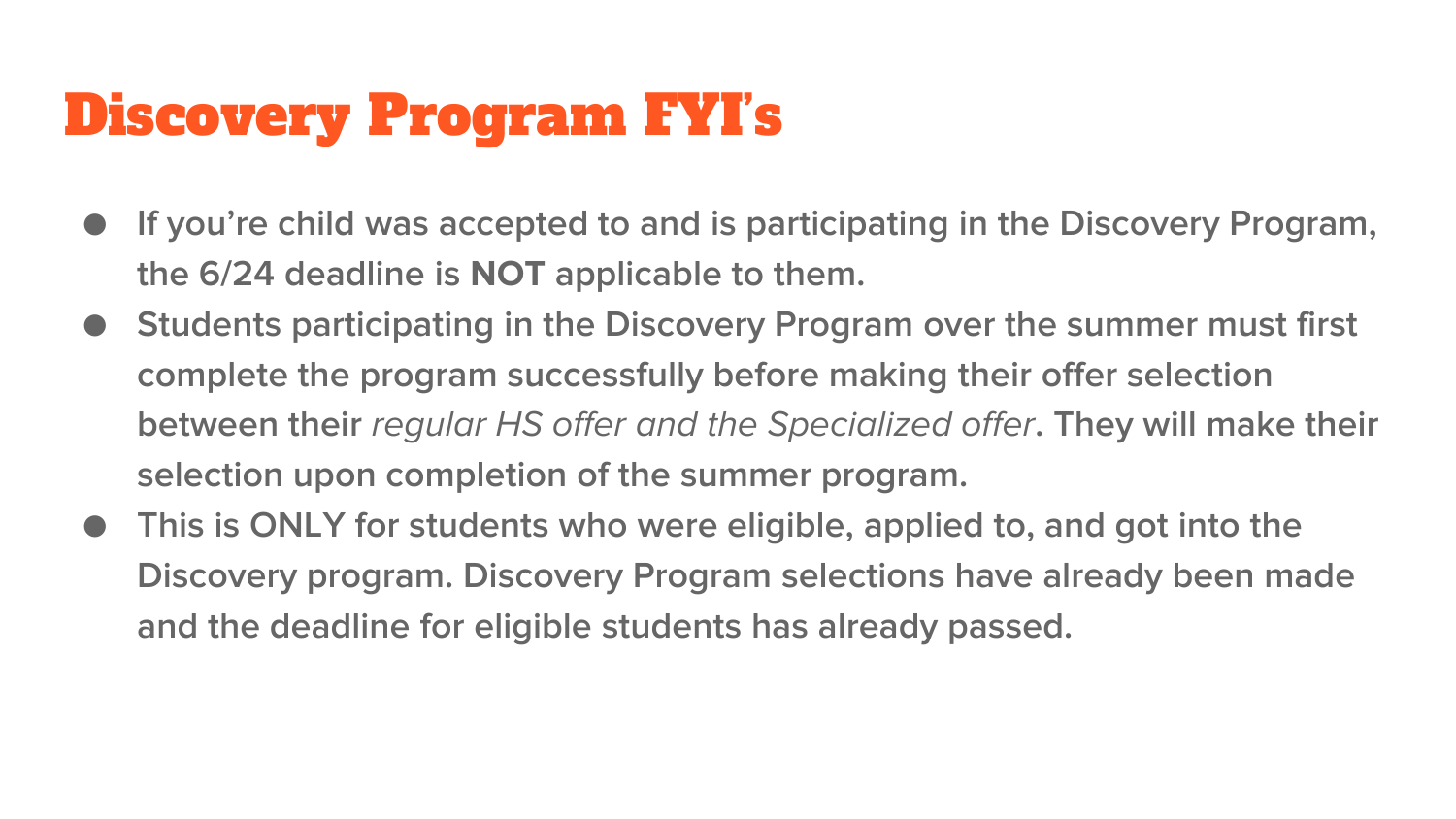#### What are Waitlists?

- Waitlists are a list of students who do not have an admissions offer to a particular HS program and would like to receive an offer to that program
- High Schools use waitlists to fill open seats during the time waitlists are open. If a school has open seats, HS staff will make offers to students on their waitlists
- Getting a waitlist offer is NOT a guarantee. Many high schools will not make any offers because they will not have any open seats during the time waitlists are open.
- Each HS will have a waitlist, **EXCEPT** the nine Specialized High Schools.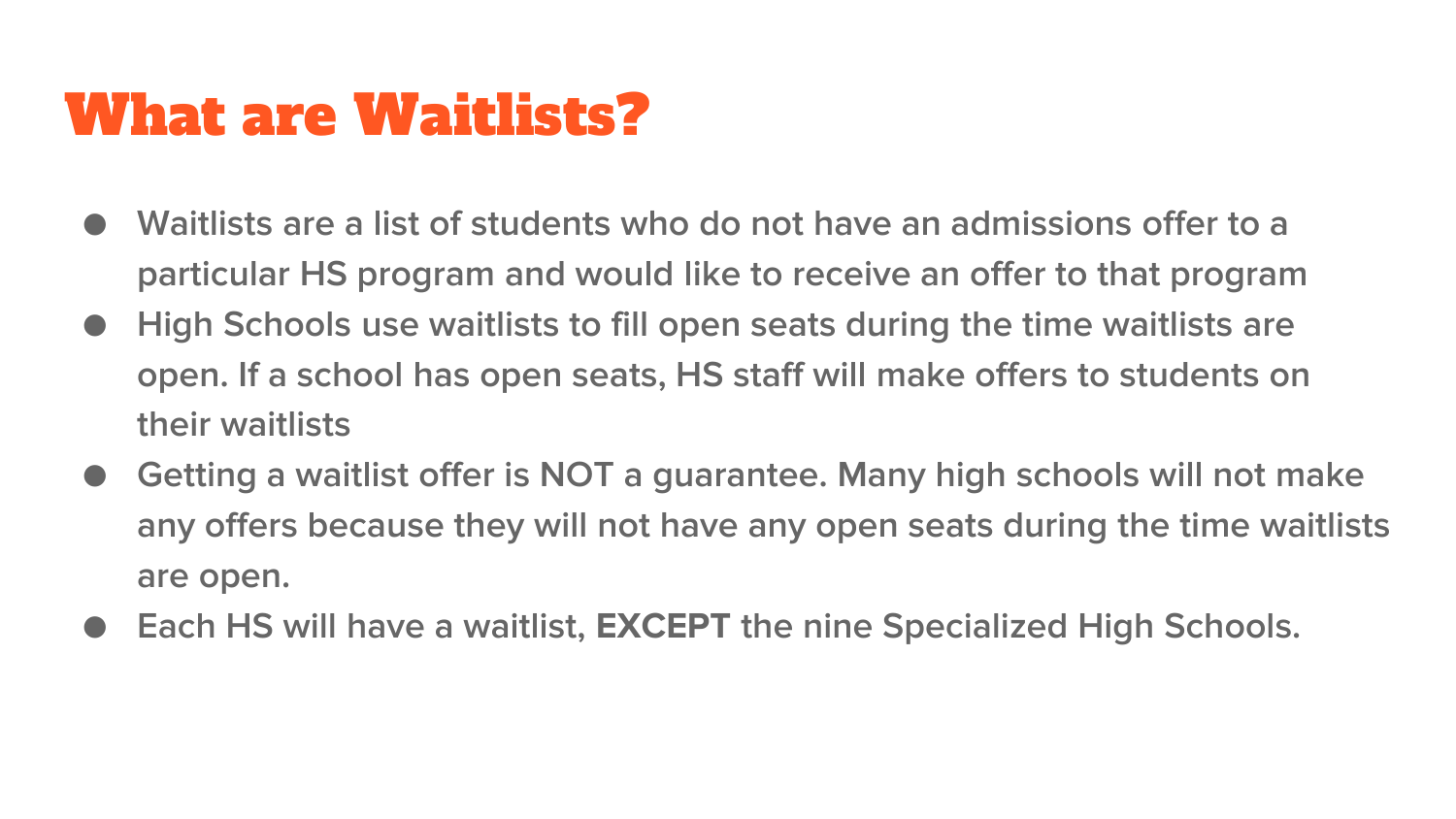# Waitlist Timeline/Process

- Participating in or accepting possible waitlist offers is OPTIONAL
- Waitlist process opens when HS offers are released **(June 8th)**
- This year, the waitlist process will go through the summer and close on **September 16th.**
- Because waitlist process will be going through the summer, school staff are on vacation and there is minimal staff availability to help:
	- Extremely important to be active on your MySchools for the waitlist process
	- If you need help/support or have any questions, you can reach out to the Office of Student Enrollment contacts that are staffed and designated to assist you through the summer:
		- Parent Support Hotline: 718-935-2009, or
		- [Family Welcome Center](https://www.schools.nyc.gov/enrollment/enrollment-help/family-welcome-centers)(s)
			- 718-391-6270 / 28-11 Queens Plaza North, 3rd Floor, Long Island City NY 11101
			- [HSenrollment@schools.nyc.gov](mailto:HSenrollment@schools.nyc.gov) (HS admissions-related questions)
			- [Waitlists@schools.nyc.gov](mailto:Waitlists@schools.nyc.gov) (Waitlist-related questions, while waitlist process is open)
- Your child has the option to participate in the HS application process again in the 9th grade for 10th grade admissions (including SHSAT pathway)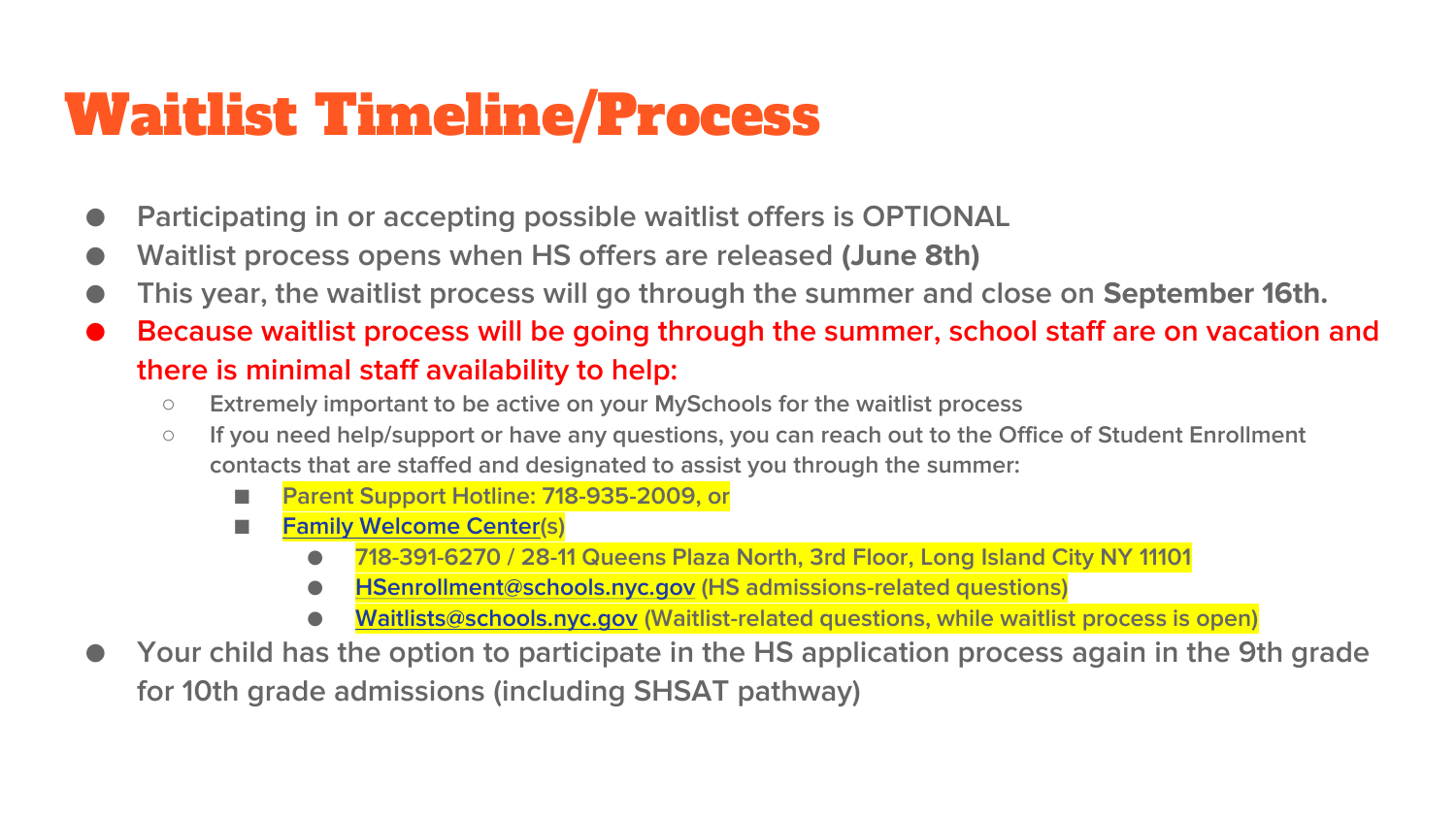# Waitlists (Automatic)

- Students are automatically on waitlists for each program listed higher on their application than their offer
	- A student who did not get an offer on any program on their application is automatically waitlisted to each program on their application
- Families can log into MySchools to see the waitlist your child is automatically on (also included in your offer letter)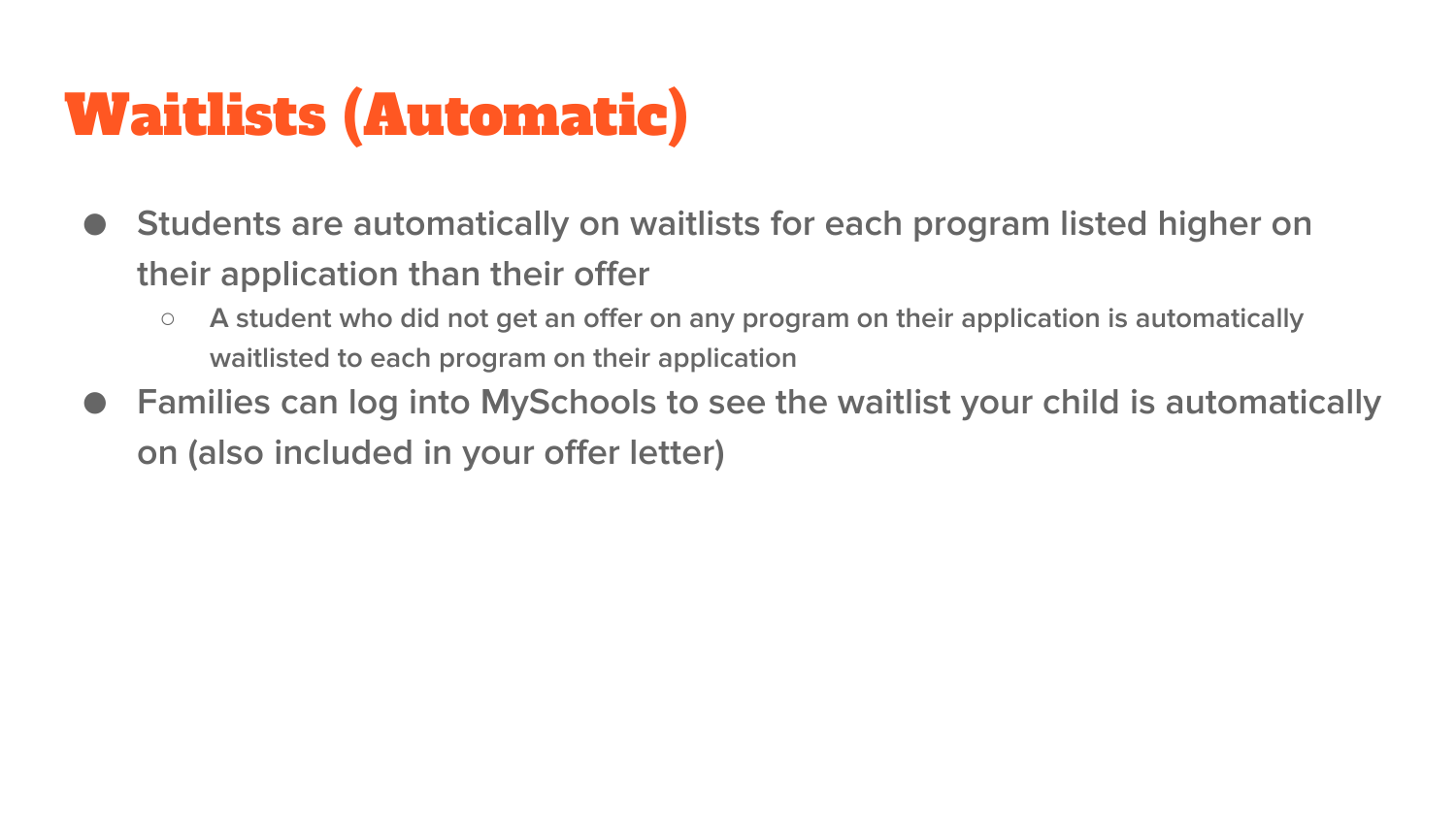# Waitlists (Can Join)

- Students can join the waitlist at any high school program **for which they are eligible** that was not on their application, or that was lower on their application than their offer
- You are able to add any of these waitlists at any point from when waitlist process opens until it closes (9/16). You can do this on your MySchools account.
- There is no maximum number of waitlists a student can be on
- Eligibility requirements as listed on the [HS Directory](https://www.myschools.nyc/en/schools/high-school/) are still relevant for waitlists.
	- For audition (unless participated in audition process earlier), the school will follow up directly regarding information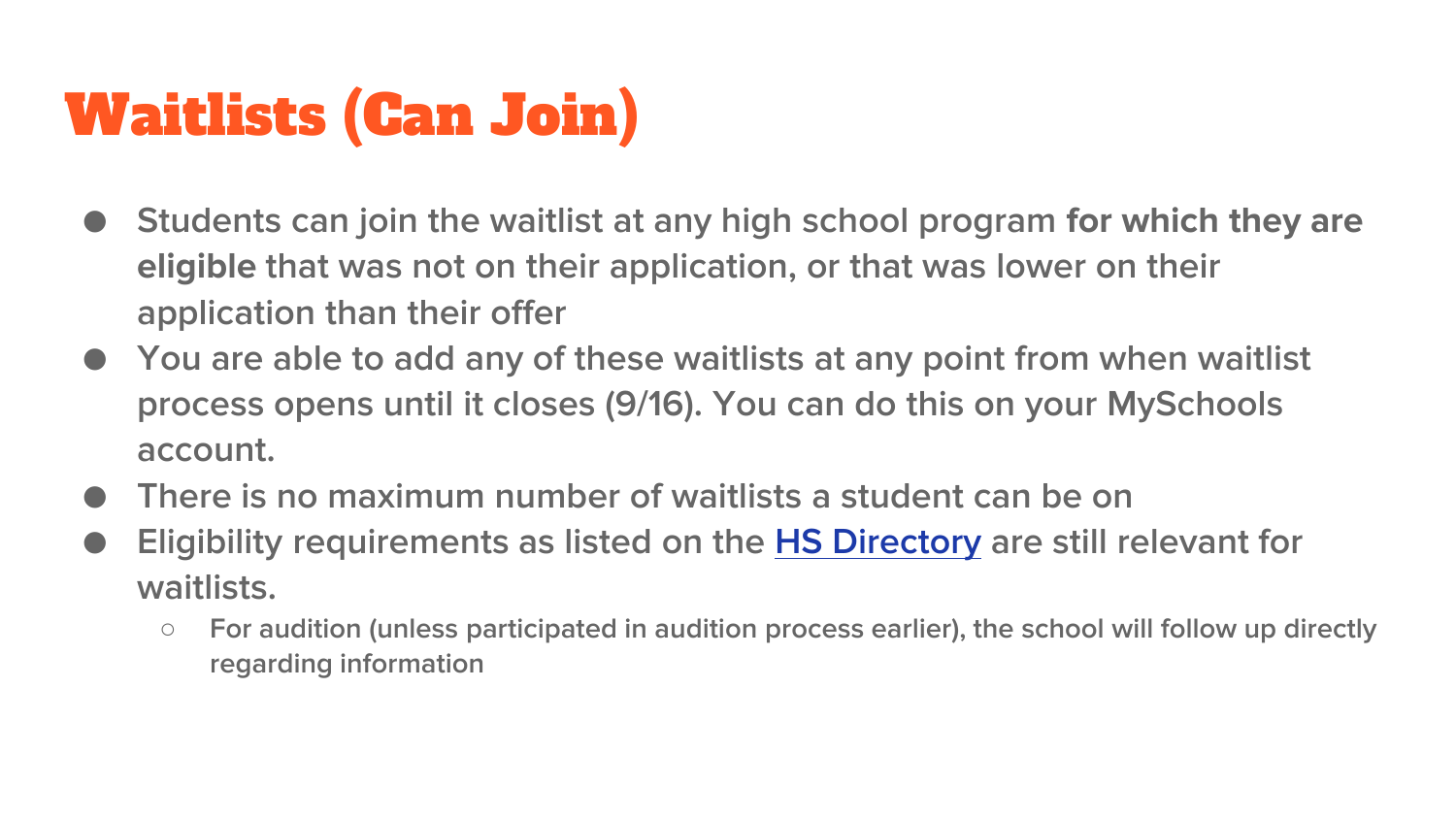# Waitlist Positions

- Each program has separate GE and SWD categories
- Each student has a distinct position  $#$  for each waitlist they are on
- Priority groups listed on the [HS Directory](https://www.myschools.nyc/en/schools/high-school/) are still relevant for waitlists
	- Students are grouped in priority group order on each waitlist
	- After they are grouped in priority group order, there position number will depend on the admission method
		- Open, Ed. Opt: Random number order within priority group. Students joining waitlist later are grouped in chronological order.
		- Screened, Audition: For auditions, their audition score is used within priority group. For screened, ordered in accordance based on their group (grades) and waitlist position will reflect their priority group.

#### Waitlist position can change!

- View position in REAL TIME on your MySchools account
- Will **MOVE DOWN TO A LESS FAVORABLE POSITION** if:
	- Another student joins the waitlist who is is a higher priority group and/or who has higher group based on grades/scores (screened or audition programs)
- Will **MOVE UP TO A MORE FAVORABLE POSITION** if:
	- Students are removed from the waitlist, or if the program has a seat available and makes an offer to the next student
- Waitlist offers will be viewable real time on MySchools, but notifications will be made to the email address listed on your MySchools account. **Extremely important to be proactive in checking your email to look out for these notifications as you only have ONE WEEK to respond (accept/decline).**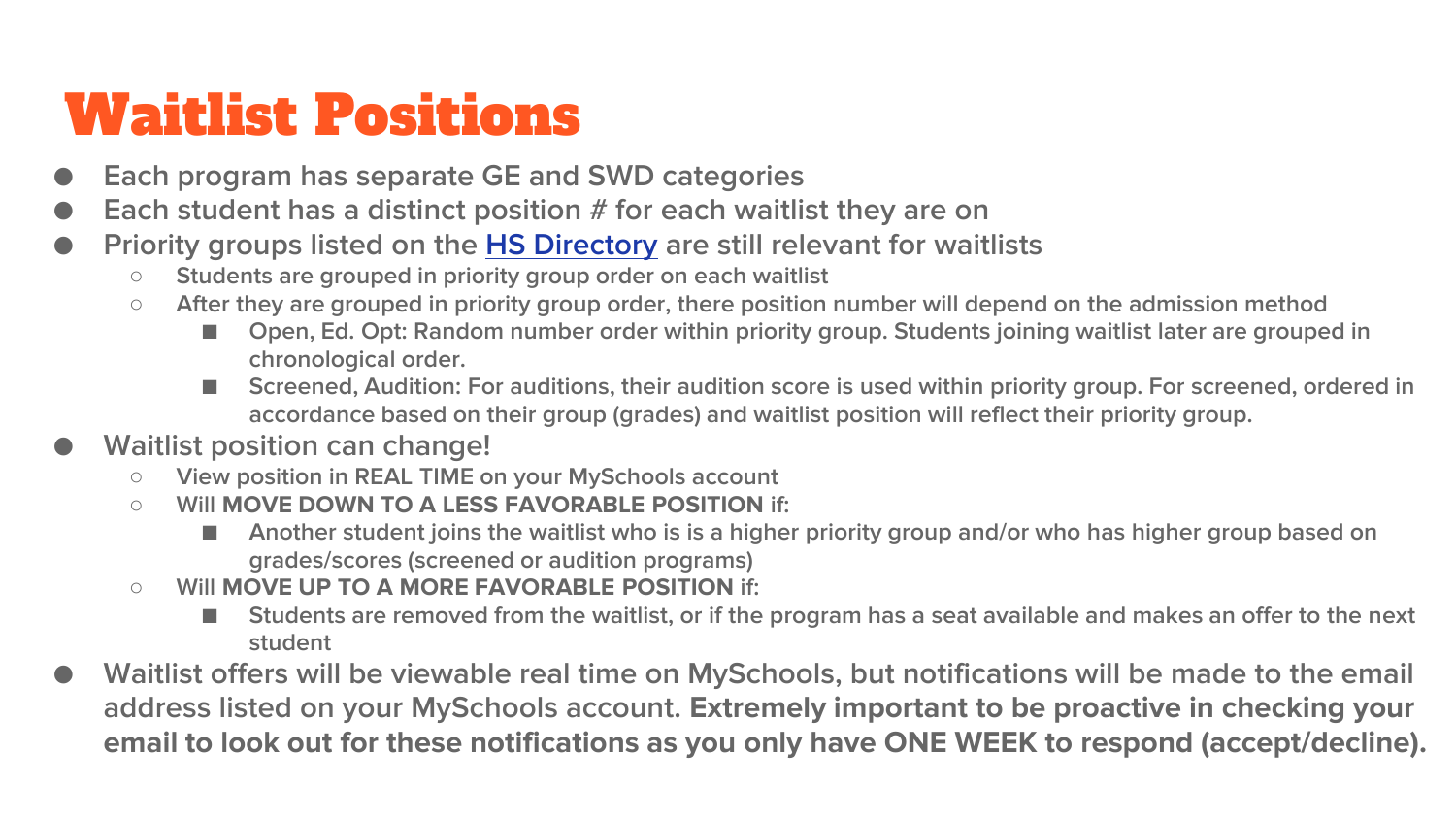#### Waitlist Positions: CAUTION!

- When accepting or declining offers, please remember that it will REPLACE your current offer *and you cannot get it back.*
- Please be careful with not clicking accept or decline accidentally, once a response has been submitted *you cannot get it back.*
- You have the option to put yourself back on their waitlist, but this may impact your position #.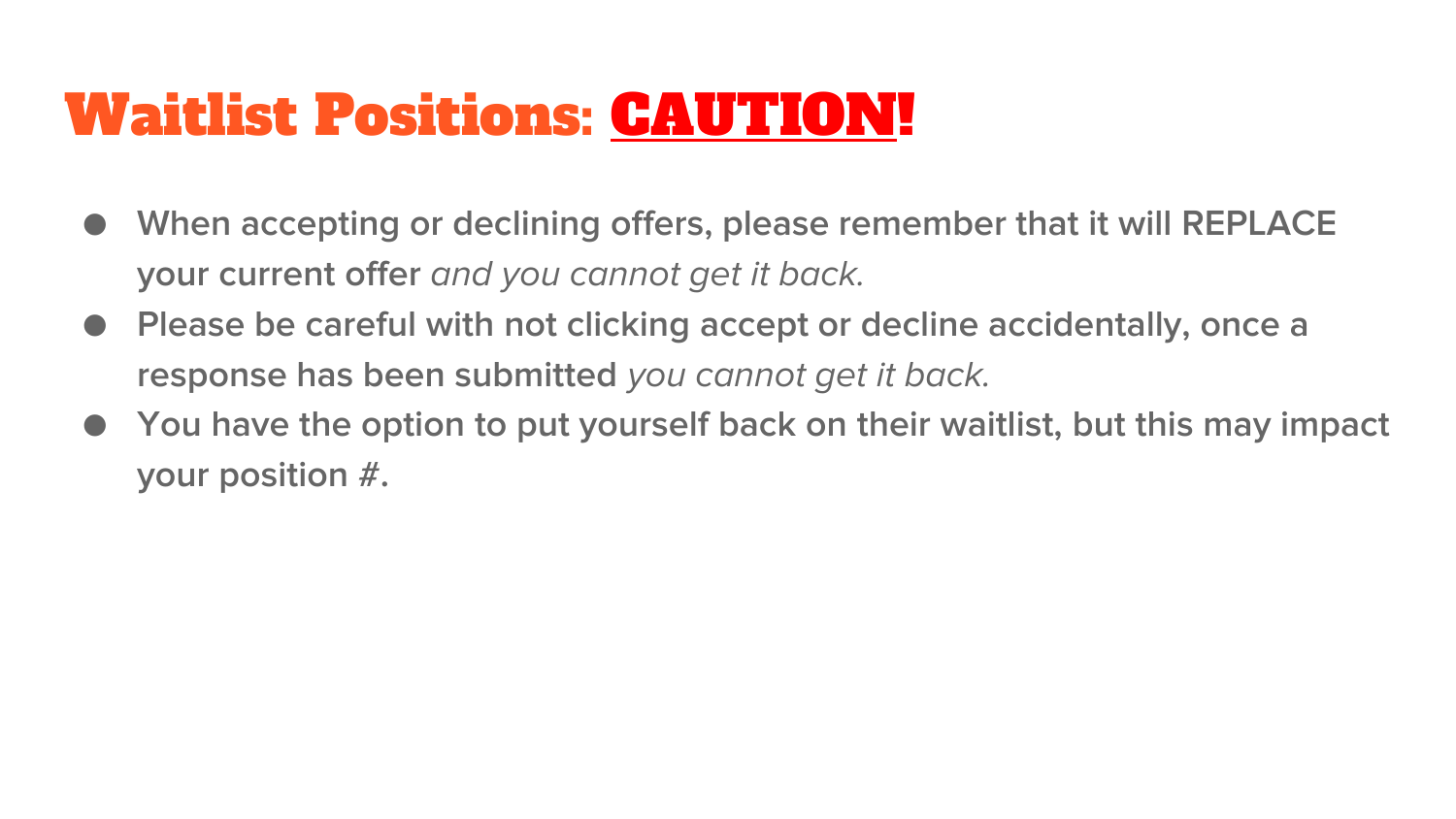# MySchools: Viewing Results/Offers

● Your Myschools Dashboard: "view results and waitlists"

| <b>Waitlists</b><br>Overview<br>Search |                                                                                                                                                                                                                                                                             |                                                                                                                   |
|----------------------------------------|-----------------------------------------------------------------------------------------------------------------------------------------------------------------------------------------------------------------------------------------------------------------------------|-------------------------------------------------------------------------------------------------------------------|
|                                        | <b>Coffers</b><br><b>Demo's Waitlists</b><br>(29Q327)<br>All programs whose waitlists you're on are listed below. Any offers made available will<br>Eagle Academy For Young Men III<br>display on the Overview.                                                             | ES<br>Eagle Academy for Young Men III<br>Station<br>No<br>Respécie                                                |
|                                        | Brooklyn School of Inquiry<br>I.S. 204 Oliver W. Holmes (30Q204)<br>(20K646)<br><b>Droublyn School of Impany</b><br>The Oliver Wendell Holmes Spanish Dual Language Program<br>×                                                                                            | E3<br><b>Nielien</b>                                                                                              |
|                                        | <b>WAITLIST POSITION: 9</b><br>J.H.S. 217 Robert A. Van Wyck<br>PRIORITY GROUP: GE applicant<br>(28Q217)<br>Robert A. Van Wyck (Middle School 217)<br>Additional questions must be arrowing to be placed on this weiths:                                                    | $\checkmark$<br>$\begin{array}{c} \textbf{A}_{\text{DPMM}}\\ \textbf{A}_{\text{DMPMM}} \end{array}$               |
|                                        | Pending Offers<br>J.H.S. 185 Edward Bleeker (25Q185)<br>Ella Baker School (02M225)<br><b>ASPIRES</b><br>×<br>The Elia Baker School<br>WAITLIST POSITION: 127<br>Accept<br>PRIORITY GROUP: GE applicant<br>Additional goostons must be answered to be placed on this watchst | Decline<br>Response Deadline: Wednesday, June 8, 2022                                                             |
|                                        | Mark Twain I.S. 239 for the Gifted & Talented<br>(21K239)<br>×<br>Mark Twain (I.S. 239) (Art)<br>III (29Q327)<br>WAITUST POSITION: 202                                                                                                                                      | Favorite Programs<br><b>Eagle Academy for Young Men</b><br>$\frac{1}{\lambda}$<br>Eagle Academy For Young Men III |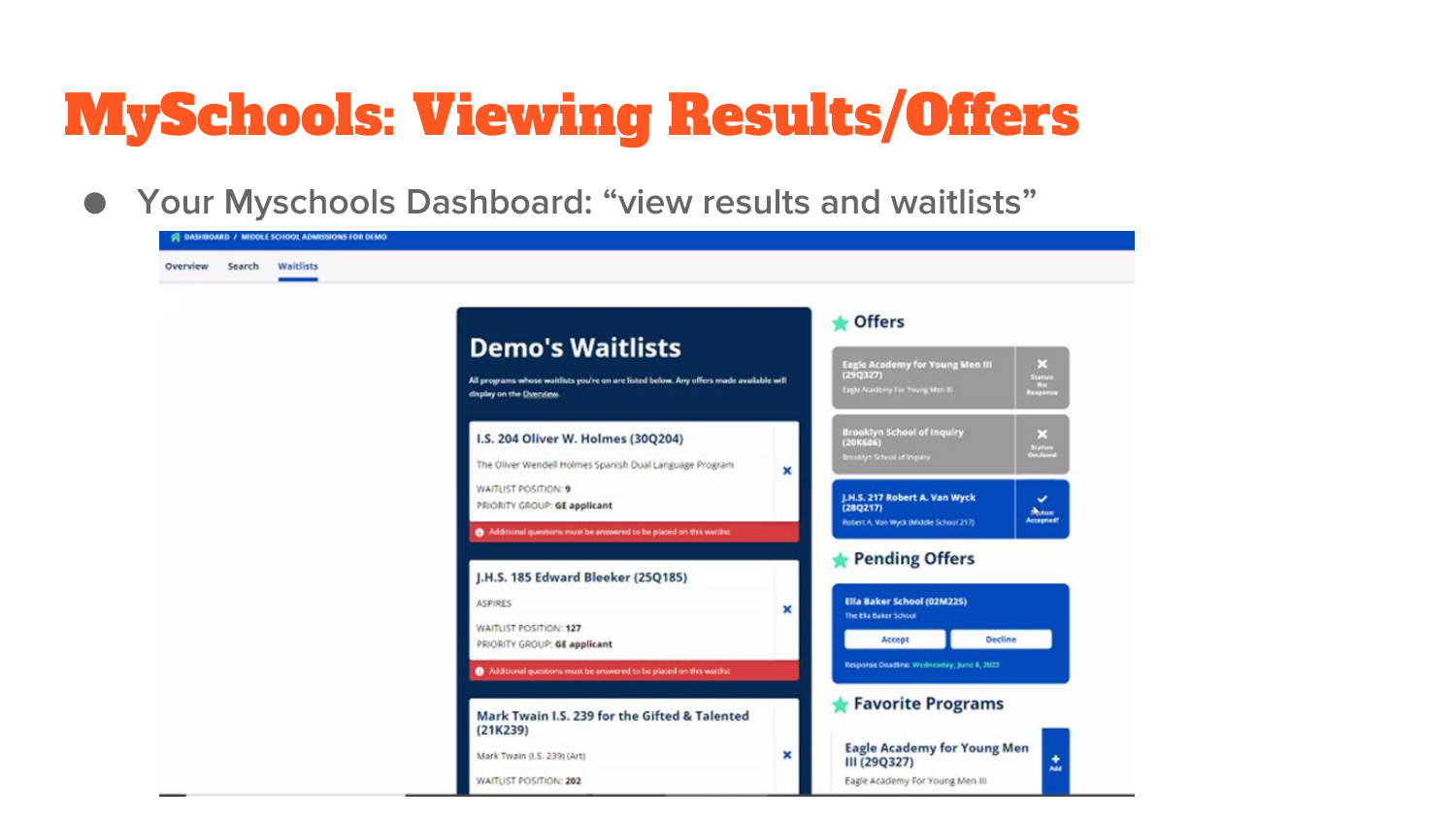#### New Schools!

New schools available in this waitlist process

#### **New Schools!**

- Gotham Tech (30Q417) brick and mortar
- A School Without Walls (15K960) hybrid; remote and in-person
- O The Virtual School (08X636) - Fully remote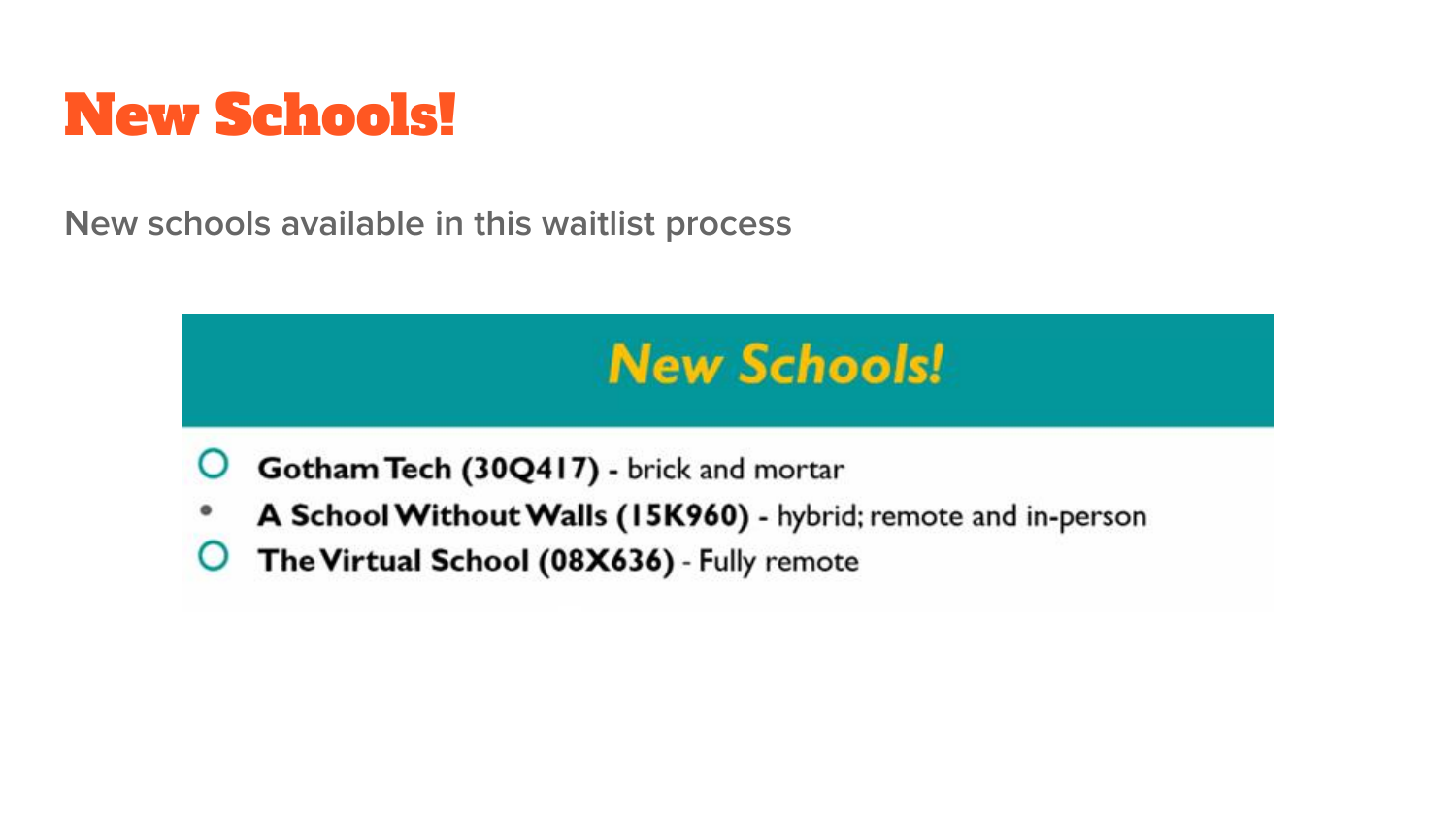# Required Next Steps: Action Items

| <b>Your Scenario</b>                         | <b>Your Next Step</b>                           |
|----------------------------------------------|-------------------------------------------------|
| Got one offer and satisfied?                 | None - you are all set!                         |
| Got an offer you are unhappy with or want to |                                                 |
| see if you get a better offer?               | Monitor/Join waitlist process                   |
| Got MULTIPLE offers?                         | Make your selection by 6/24 via MySchools       |
|                                              | Sign opt out on your offer letter and return to |
| Attending a non-public NYC school?           | counselor by 6/24                               |

You may also attend one of the [DOE Virtual Events](https://drive.google.com/drive/folders/1tmoLNdT8gWW26Q8FKC9t4drPbHKZ4mK4) (upcoming workshops)





#### For NYC families of students entering high school in fall 2022

High school offers are here and waitlists are open! Whether you want to explore options beyond your high school offer, still need an offer for the fall, or have questions about next steps, join us for a live virtual information session. After the presentation, we'll respond to your questions.

- Get the passcode: 24 hours before the event, check schools.nyc.gov/High to get the Zoom passcode you'll need to join and numbers for interpretation.
- How to join: At the event start time, visit [ZOOM LINK] and enter the event passcode. Audio is also available by calling [PHONE NUMBER] and entering conference ID **[CONFERENCE ID#1**,

The content of each event is the same, but different interpretation services will be provided at each event, as follows:

|  | Date & Time                             | Language | <b>Available Interpretation</b>                                                |
|--|-----------------------------------------|----------|--------------------------------------------------------------------------------|
|  | June 15<br>$5:30$ pm - $6:30$ pm        | English  | বাংলা   Bangla , 한국어   Korean, اردو   Urdu                                     |
|  | June 16<br>1pm-2pm                      | English  | Français   French, Русский   Russian, Arabic   العربية                         |
|  | <b>June 21</b><br>$5:30$ pm - $6:30$ pm | English  | 普通話   Chinese (Mandarin), Kreyòl Ayisyen   Haitian Creole<br>Español   Spanish |

Can't join us live? A recording of this presentation will be posted on our website by the end of June.

#### Learn more about high school admissions.

| تعرفوا على المزيد عن عمليات القيول بالمدرسة الثانوية.       |  |
|-------------------------------------------------------------|--|
| হাই স্কুল ভৰ্তি সম্পৰ্কে আরও জানুন।                         |  |
| 進一步了解高中入學。                                                  |  |
| Pour en savoir plus sur l'admission en lycée (High School). |  |
| Jwenn plis enfomasyon sou admisyon nan Leköl Segondè.       |  |

고등학교 입학전형에 대해 자세히 알아보기. Подробнее о приеме в средние школы. Obtenga más información sobre el proceso de admisión a la escuela secundaria. پائی اسکول داخلوں کے بارے میں مزید جانیئے۔

718-935-2009

 $\boxed{\frac{2}{3}}$  schools.nyc.gov/High | schools.nyc.gov/SHS  $\mathbb{C}$ 

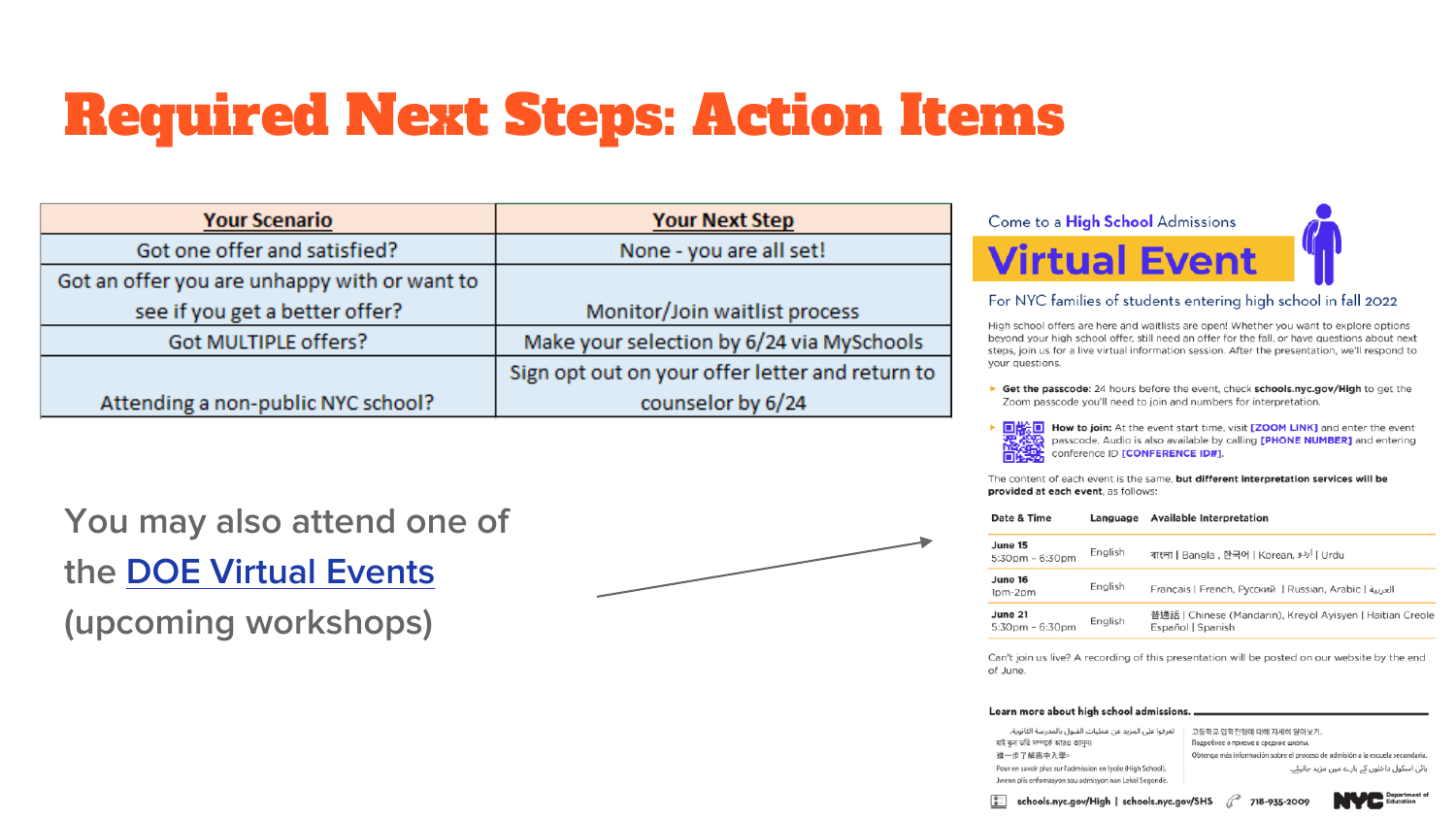# Contact Info (IS 126)

- School Counselor (even# classes 820/840/860/880)
	- O Ms. Salcedo JSalcedo@schools.nyc.gov / 718-274-8316 ext. 3030
- School Counselor (odd# classes 810/830/850/870)
	- Mr. Murphy FMurphy@schools.nyc.gov / 718-274-8316 ext. 4521
- College and Career Readiness Teacher (classes 810-870)
	- Mr. Long JLong14@schools.nyc.gov
- RJ Social Worker (odd# classes, Spanish speaking)
	- Mr. George GLavezzary2@schools.nyc.gov/ 718-274-8316 ext. 2003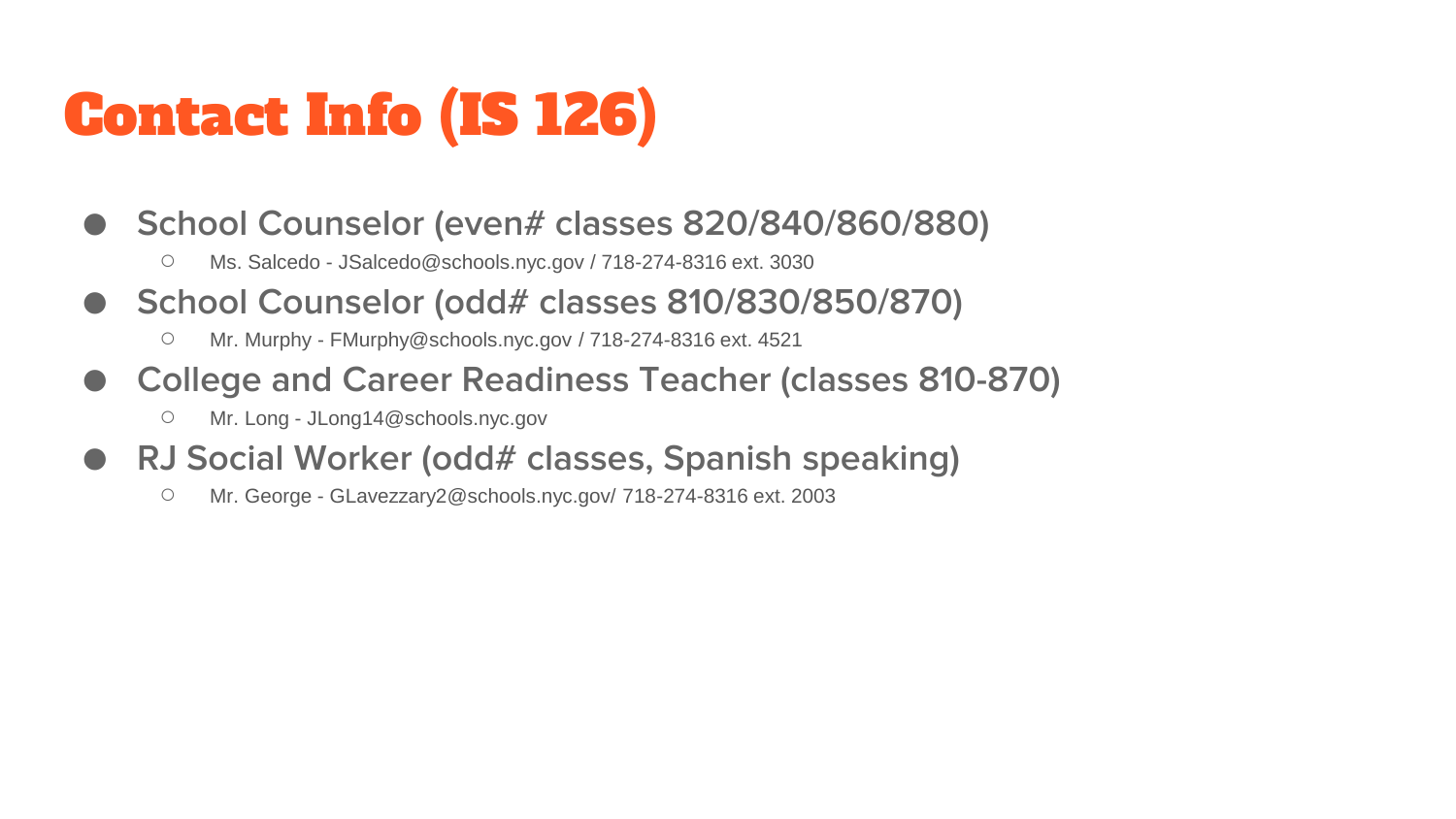# DOE Contact Info (Summer)

- Parent Support Hotline: 718-935-2009, or
- **[Family Welcome Center](https://www.schools.nyc.gov/enrollment/enrollment-help/family-welcome-centers)(s)** 
	- 718-391-6270 / 28-11 Queens Plaza North, 3rd Floor, Long Island City NY 11101
	- [HSenrollment@schools.nyc.gov](mailto:HSenrollment@schools.nyc.gov) (HS admissions-related questions)
	- [Waitlists@schools.nyc.gov](mailto:Waitlists@schools.nyc.gov) (Waitlist-related questions, while waitlist process is open)